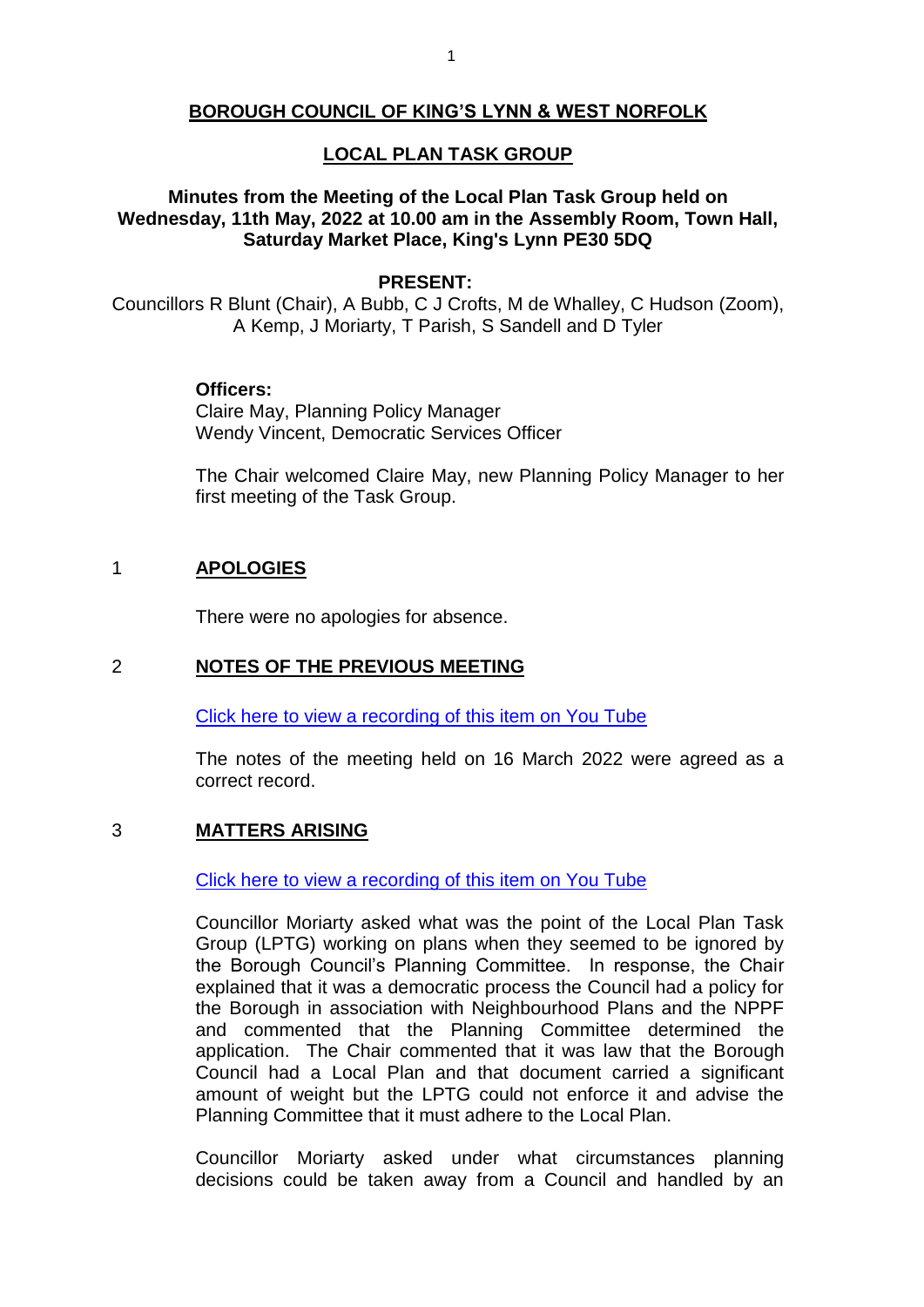external authority or other organisations. In response, the Chair there was a process that if the Borough Council had so many major applications refused then approved by the Inspector, there was a point when the Council would lose the right to make decisions.

Councillor de Whalley provided an overview as to why he thought the appeals process was unbalanced.

## 4 **DECLARATIONS OF INTEREST**

There were no declarations of interest.

## 5 **URGENT BUSINESS**

There was no urgent business.

## 6 **MEMBERS PRESENT PURSUANT TO STANDING ORDER 34**

There were no Members present under Standing Order 34.

## 7 **CHAIR'S CORRESPONDENCE**

There was no Chair's correspondence.

# 8 **LOCAL PLAN REVIEW AND NEIGHBOURING PLANNING - VERBAL UPDATE**

[Click here to view a recording of this item on You Tube](https://youtu.be/Dg1lS2SQDkQ?t=685)

## Local Plan Review

The Planning Policy Manager provided a verbal update, a summary of the key points are set out below.

- Local Plan was submitted on 29 March 2022 and was now under Examination.
- Correspondence between the Inspector and Borough Council to resolve any administrative issues in order to progress the Examination.
- First official Letter received from Inspector week commencing 9 May 2022 setting out initial questions regarding the Plan and which had been published on the Council's website on the Examination Page
- Timeline set out to response to initial questions set out in the letter.
- Second official letter setting out a list of questions expected end May 2022.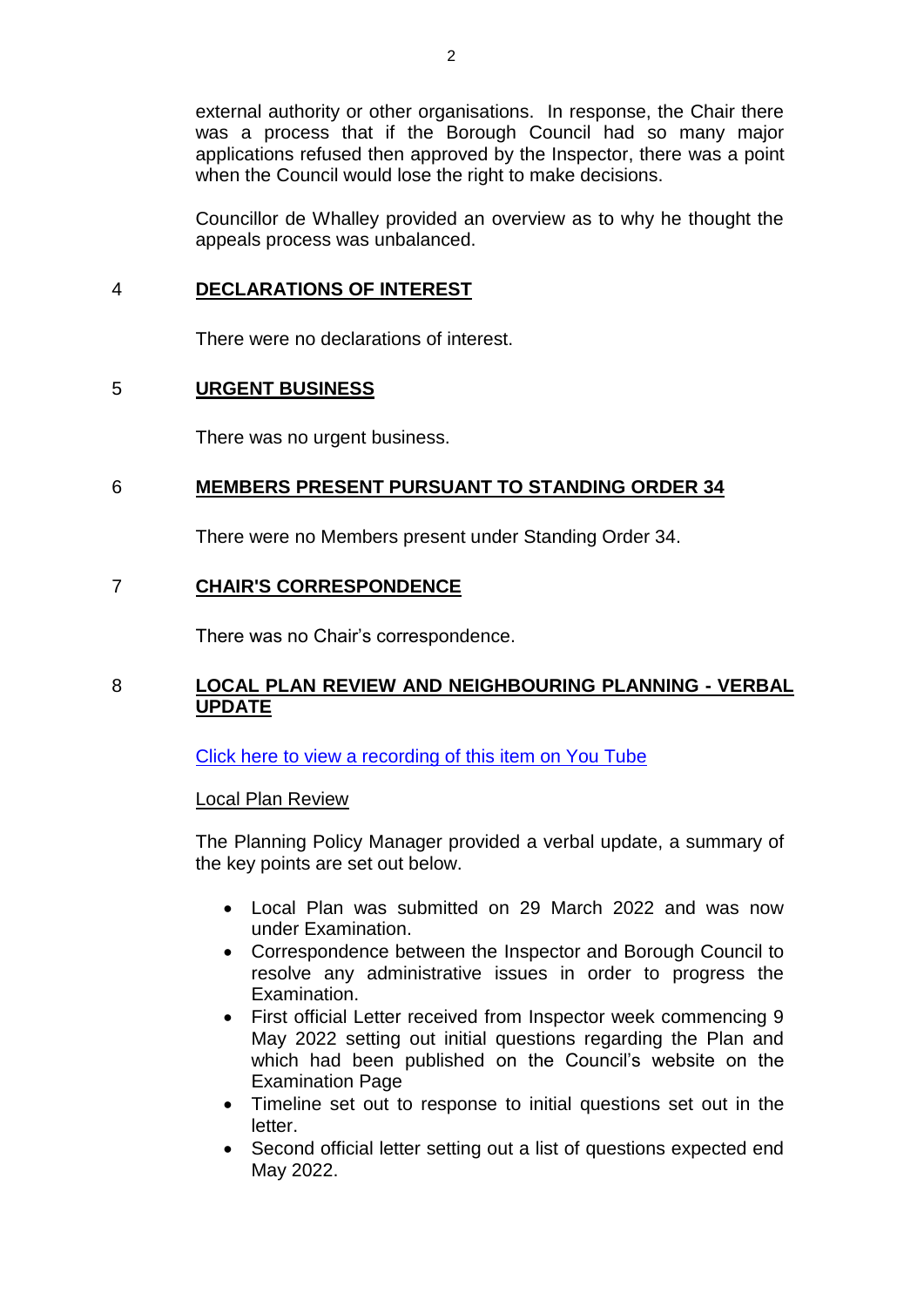- Official letters would continue to be sent to the Council until the Inspector had an idea of matters and issues to be discussed at the Examination hearing.
- No exact dates yet confirmed for hearings which will be held in public over a two to three week period on Tuesdays, Wednesdays and Thursdays. Suitable venue being sought.
- Early indication that the Examination will be scheduled for October/November 2022.
- Borough Council continue to work with the Programme Officer who was the intermediary between the Council and the Inspectors.
- One of the questions asked by the Inspector related to the Local Development Scheme (LDS) was approved in 2021 was out of date and did not truly reflect the publication and submission of the Local Plan. The Inspectorate had asked the Borough Council to update the LDS, a report would be presented to Cabinet in June 2022 to set out a new LDS to reflect the timeline taken place which was one of the legal requirements.

The Chair/Planning Policy Manager responded to questions in relation to:

- Local Development Scheme/timeline through to adoption.
- Official letters from the Inspector seeking clarifying and justification in relation to the Local Plan and officer's responses.
- Duty to co-operate between local planning authorities.
- Queen's speech and any likely changes brought about levelling up and any potential impact on the Council's Local Plan.
- Any potential impact relating to nutrient neutrality.

**AGREED:** The Planning Policy Manager would email the Task Group when the second official letter was received from the Inspector and available to view on the Council's website.

## Neighbourhood Plans

The Chair provided a verbal update and explained that Referendums would take place in June 2022 for Heacham and Hunstanton Neighbourhood Plans. The Chair added that whole resource profile was being looked at for the whole planning department including recognition of need for neighbourhood planning in the process and to find resources to undertake the work going forward which was a key role.

## 9 **HOUSING LAND TRAJECTORY AND FIVE YEAR HOUSING LAND SUPPLY (2020/21)**

[Click here to view a recording of this item on You Tube](https://youtu.be/Dg1lS2SQDkQ?t=1424)

Housing Delivery Test HDT)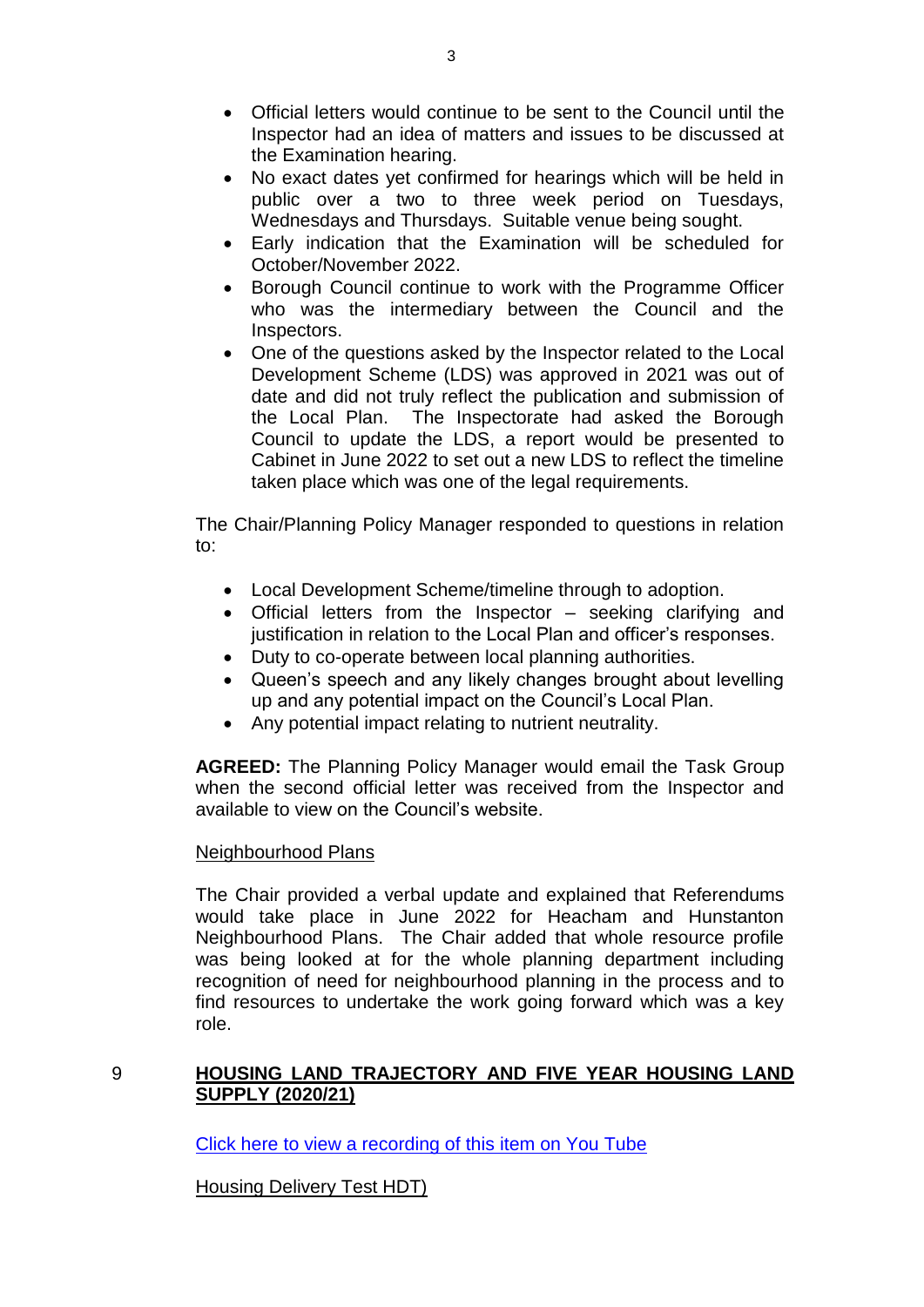In presenting the report, the Planning Policy Manager explained that the report provided details of the Housing Delivery Test (HDT) results for 2021 that were published on 14 January 2022 by the Department for Levelling Up, Housing and Communities (DLUHC) and provided an update to the five-year housing land supply position for the period 2021 – 2026. Members were informed that it had been confirmed that the Borough Councill had achieved 96% and therefore no further action was required or penalties incurred.

The Planning Policy Manager explained that the result of the HDT were used to determine the 'buffer' to apply in housing land supply position statements and whether the presumption in favour of sustainable development should apply.

The Task Group was advised that to reflect the disturbances to planning services during the national lockdown the Government reduced the 'homes required' within the 2019/20 year by a month and within the 2020/21 year by four months. It was explained that going forward it was not known which figures the Government would use next year and whether a concession would be applied.

The Planning Policy Manager responded to questions and comments in relation to:

- HDT for forthcoming years and projected results to keep above the 75%.
- Impact of nutrient neutrality on development in the Borough it was confirmed that this would not affect the Local Plan.
- Building out houses and impact of increase in house prices and building materials.
- Complete site of affordable homes for people in West Norfolk including build to rent, first home policy.
- Reduced target during the Pandemic and given West Norfolk being at a high risk of flooding, flood zone 3 and the effect of climate change and rising sea level and being more vulnerable it was assumed there was no provision to reduce the Council's target because of vulnerabilities. It was noted that lobbying had been undertaken with the local MP.
- Need for housing for older people, particularly social housing and plans to provide this type of housing.
- Potential impact of major housing schemes such as West Winch being delayed/housing numbers required on an annual basis.
- When a house was counted within the Council's target it was confirmed this was when the house was completed.
- Second Homes/Lodges potential to lobby MP to change the current rules - lodges to be recognised as second homes and council tax being applied to them, this would add to the number of completed properties in the Borough and bring revenue to the Council.